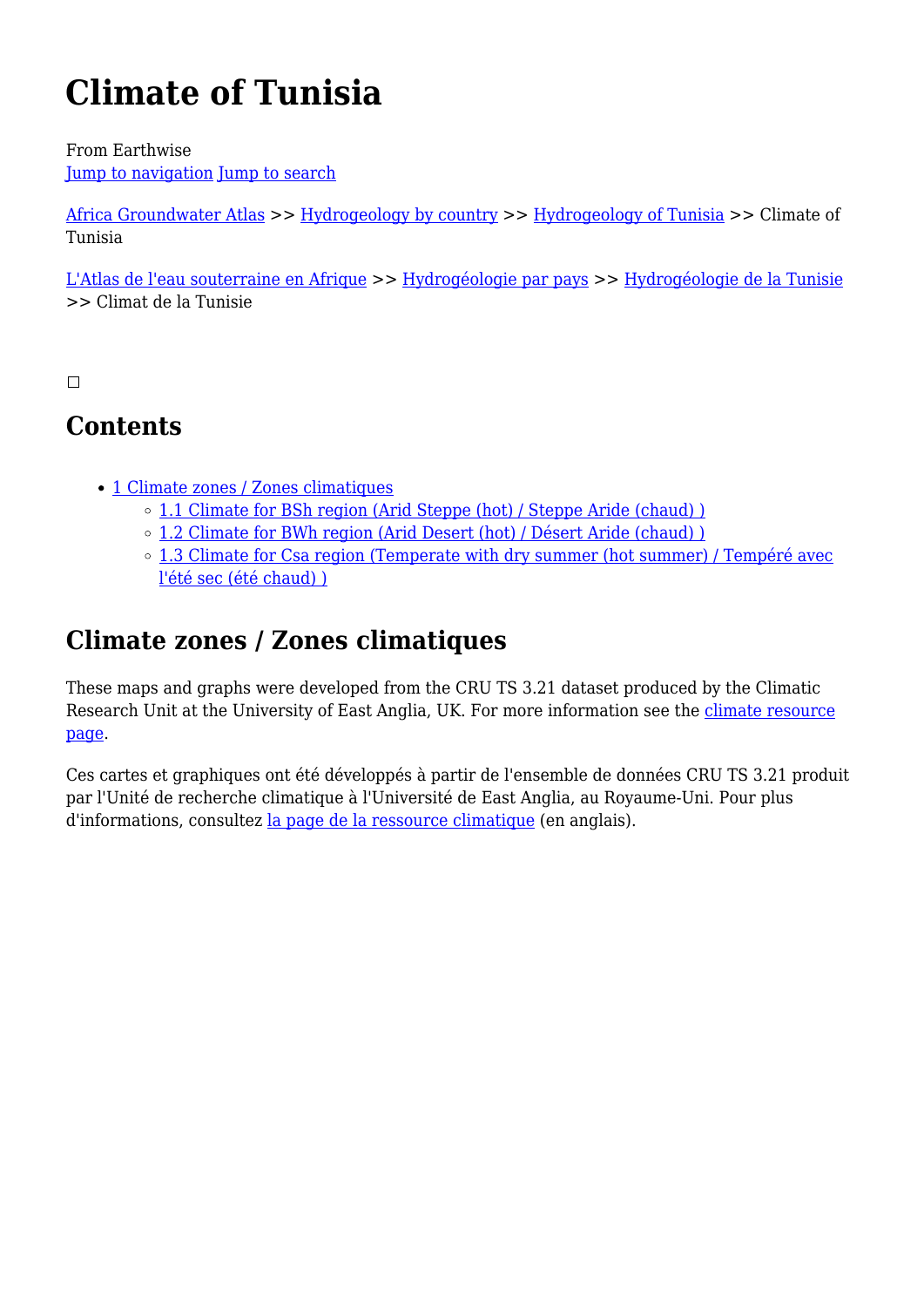

**Climate for BSh region (Arid Steppe (hot) / Steppe Aride (chaud) )**



**Climate for BWh region (Arid Desert (hot) / Désert Aride (chaud) )**

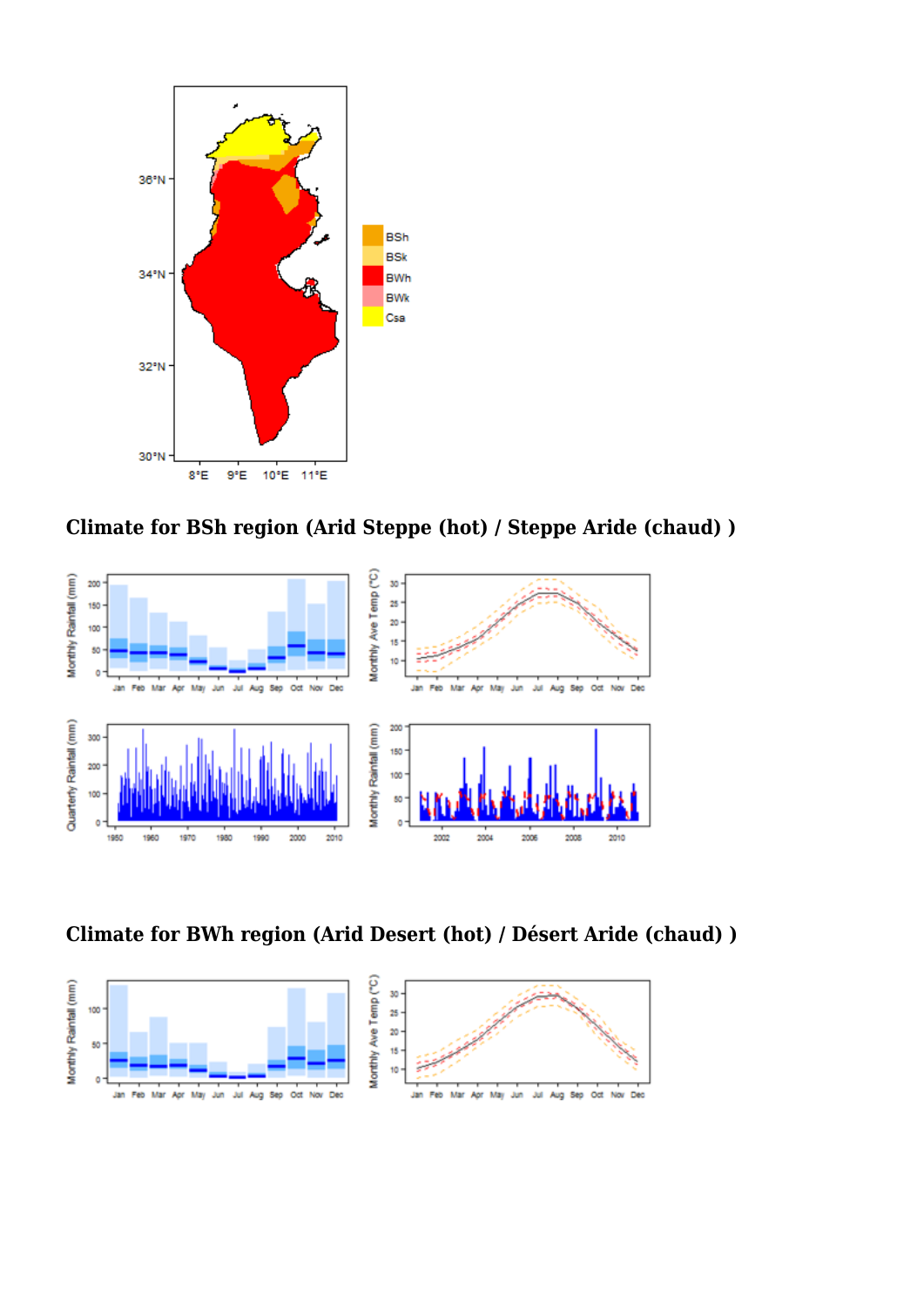

## **Climate for Csa region (Temperate with dry summer (hot summer) / Tempéré avec l'été sec (été chaud) )**



Retrieved from ['http://earthwise.bgs.ac.uk/index.php?title=Climate\\_of\\_Tunisia&oldid=35301'](http://earthwise.bgs.ac.uk/index.php?title=Climate_of_Tunisia&oldid=35301) [Categories:](http://earthwise.bgs.ac.uk/index.php/Special:Categories)

- [Africa Groundwater Atlas](http://earthwise.bgs.ac.uk/index.php/Category:Africa_Groundwater_Atlas)
- [Climate](http://earthwise.bgs.ac.uk/index.php/Category:Climate)

# **Navigation menu**

#### **Personal tools**

- Not logged in
- [Talk](http://earthwise.bgs.ac.uk/index.php/Special:MyTalk)
- [Contributions](http://earthwise.bgs.ac.uk/index.php/Special:MyContributions)
- [Log in](http://earthwise.bgs.ac.uk/index.php?title=Special:UserLogin&returnto=Climate+of+Tunisia&returntoquery=action%3Dmpdf)
- [Request account](http://earthwise.bgs.ac.uk/index.php/Special:RequestAccount)

#### **Namespaces**

- [Page](http://earthwise.bgs.ac.uk/index.php/Climate_of_Tunisia)
- [Discussion](http://earthwise.bgs.ac.uk/index.php?title=Talk:Climate_of_Tunisia&action=edit&redlink=1)

 $\overline{\phantom{a}}$